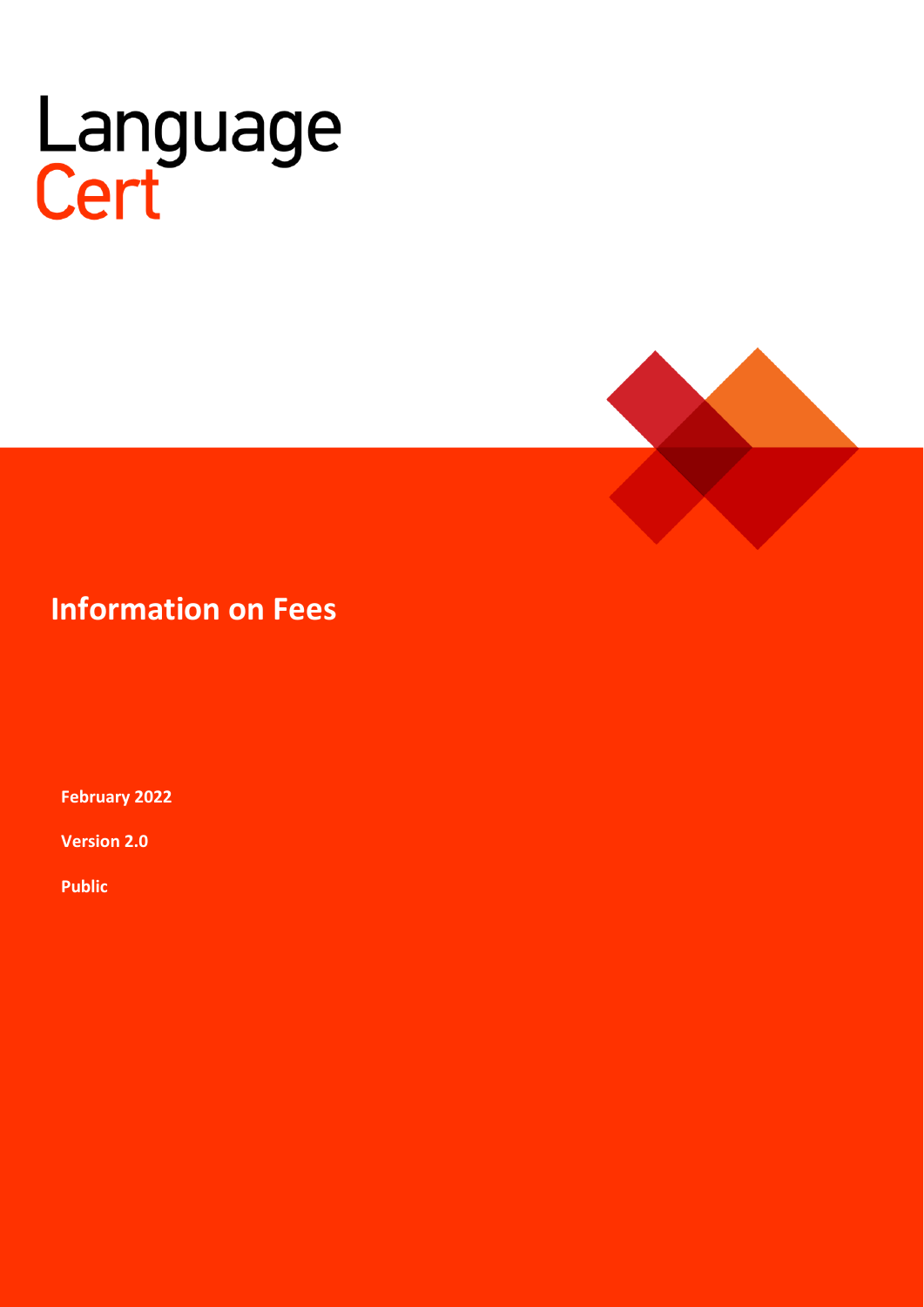#### TABLE OF CONTENTS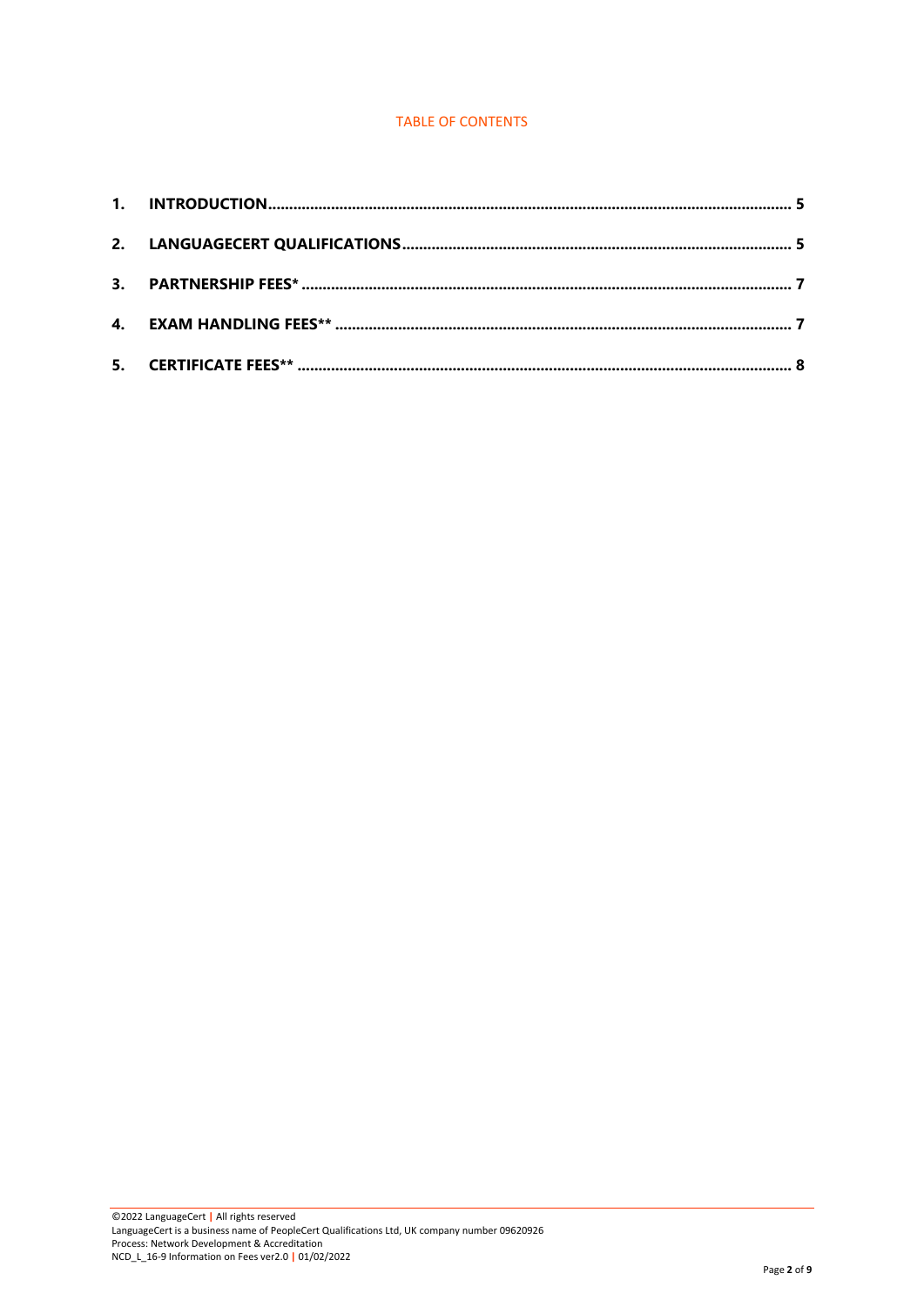| <b>Document Revision History</b> |            |                                                                                                                                   |  |  |  |
|----------------------------------|------------|-----------------------------------------------------------------------------------------------------------------------------------|--|--|--|
| <b>Version</b>                   | Date       | <b>Description of Change</b>                                                                                                      |  |  |  |
| 2.0                              | 1/02/2022  | Additions of modules and respective fees in LanguageCert<br>Qualification section and modification in Exam Handling Fees section. |  |  |  |
| 1.0                              | 18/02/2021 | <b>Initial Version</b>                                                                                                            |  |  |  |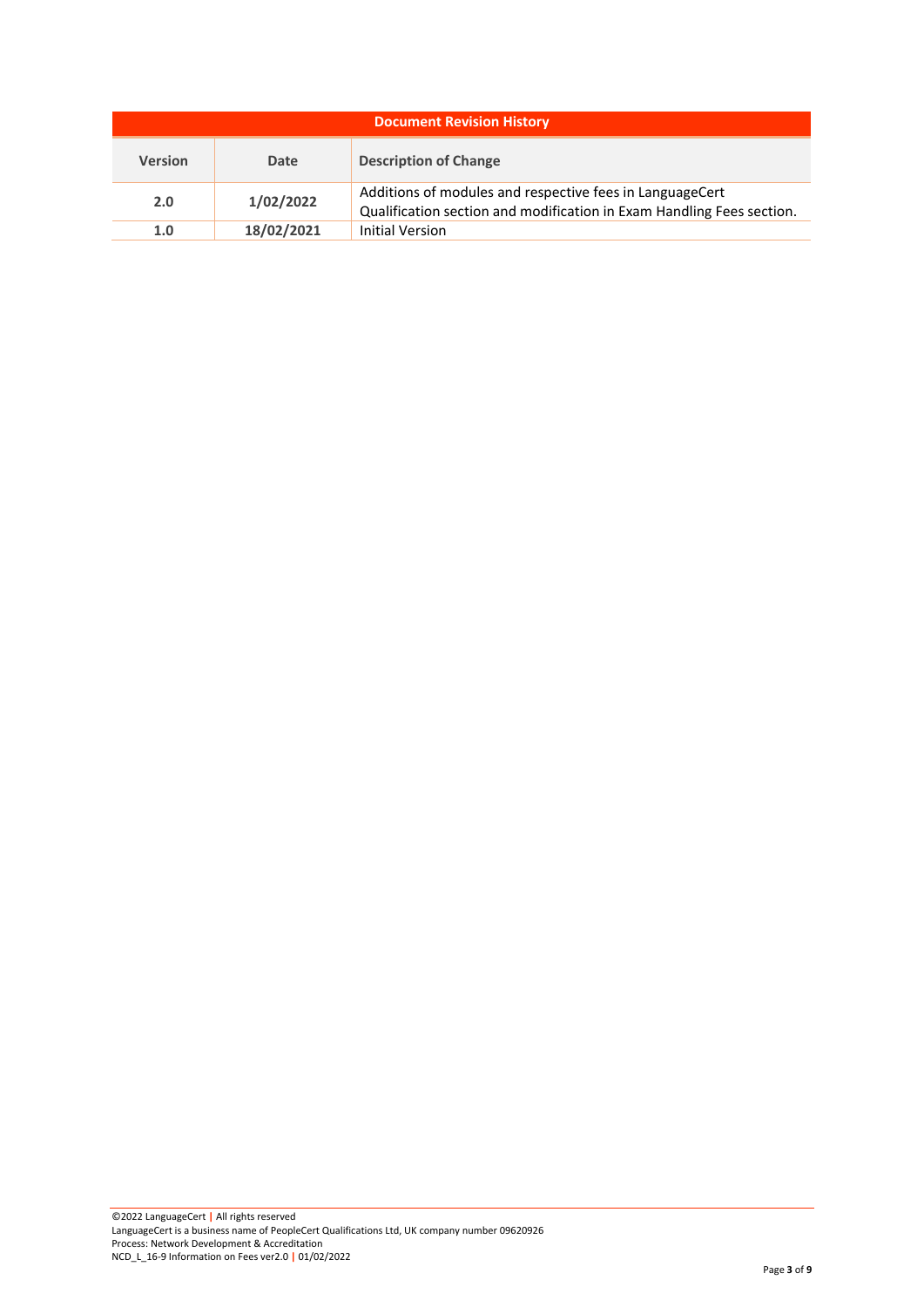#### **About LanguageCert**

LanguageCert is an Ofqual recognised Awarding Organisation responsible for the development and award of language qualifications. LanguageCert's mission is to offer high quality language qualifications that are truly fitfor-purpose for the markets/candidates they serve.

LanguageCert International ESOL Qualifications (Entry level, Level 1, Level 2, and Level 3, corresponding to CEFR levels A1 to C2) are regulated by Ofqual.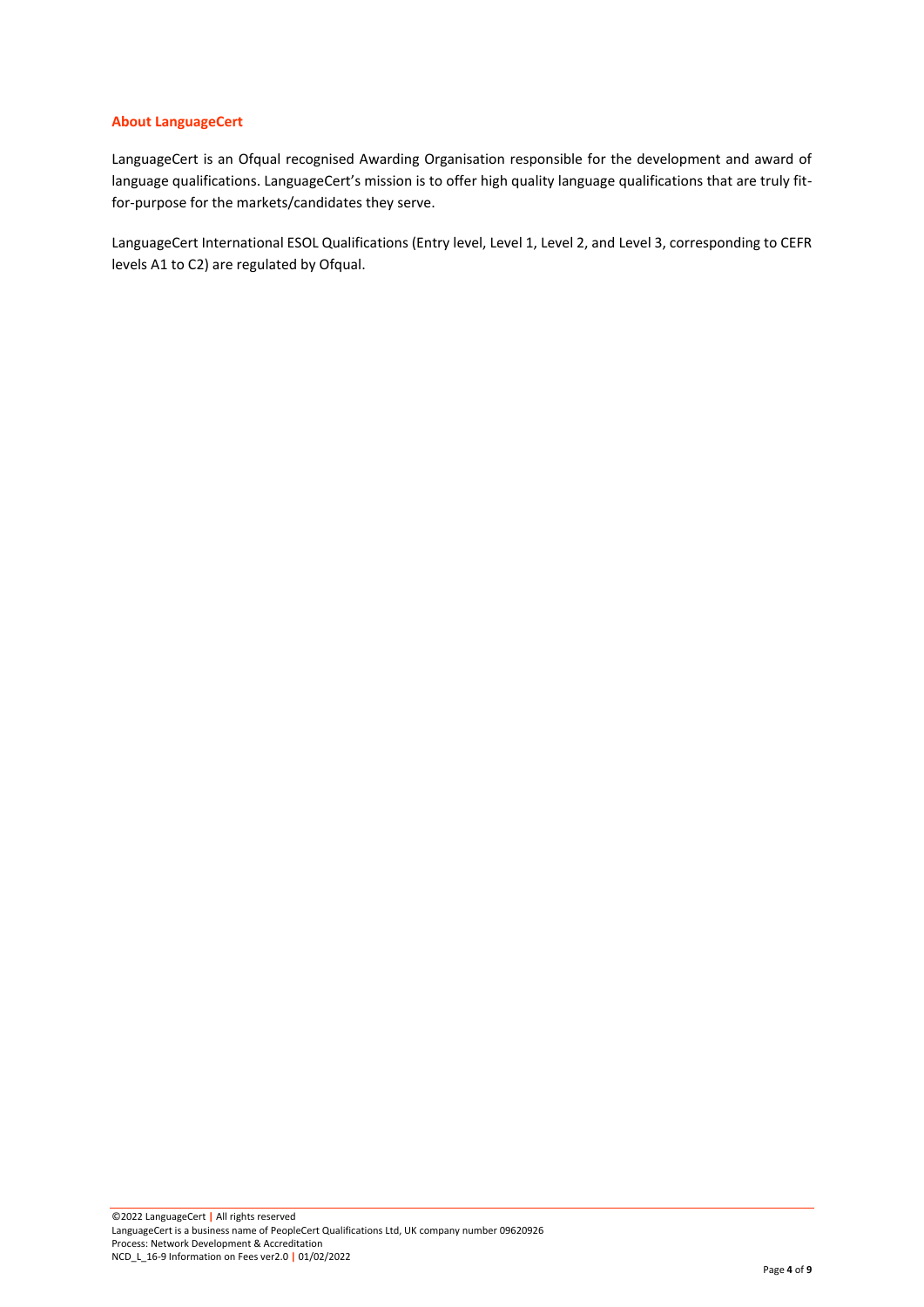#### <span id="page-4-0"></span>**1. Introduction**

This document contains information regarding LanguageCert's fees for its regulated qualifications and associated services. It is aimed at potential purchasers of LanguageCert qualifications in the United Kingdom (UK) in order to provide clear information.

### <span id="page-4-1"></span>**2. LanguageCert Qualifications**

| <b>Qualification</b><br><b>Number</b> | <b>Qualification Title</b>                                                                                             | <b>Standard</b><br><b>Qualification</b><br>Fee |
|---------------------------------------|------------------------------------------------------------------------------------------------------------------------|------------------------------------------------|
| 603/1955/0                            | LanguageCert Entry Level Certificate in ESOL International (Entry 1)<br>(Listening, Reading, Writing) (Preliminary A1) | £ 20                                           |
| 603/1956/2                            | LanguageCert Entry Level Certificate in ESOL International (Entry 1)<br>(Speaking) (Preliminary A1)                    | £ 20                                           |
| 603/1957/4                            | LanguageCert Entry Level Certificate in ESOL International (Entry<br>2) (Listening, Reading, Writing) (Access A2)      | £ 25                                           |
| 603/1958/6                            | LanguageCert Entry Level Certificate in ESOL International (Entry 2)<br>(Speaking) (Access A2)                         | £ 25                                           |
| 603/1959/8                            | LanguageCert Entry Level Certificate in ESOL International (Entry 3)<br>(Listening, Reading, Writing) (Achiever B1)    | £ 25                                           |
| 603/1960/4                            | LanguageCert Entry Level Certificate in ESOL International (Entry 3)<br>(Speaking) (Achiever B1)                       | £ 25                                           |
| 603/1961/6                            | LanguageCert Level 1 Certificate in ESOL International (Listening,<br>Reading, Writing) (Communicator B2)              | £40                                            |
| 603/1962/8                            | LanguageCert Level 1 Certificate in ESOL International (Speaking)<br>(Communicator B2)                                 | £40                                            |
| 603/1963/X                            | LanguageCert Level 2 Certificate in ESOL International (Listening,<br>Reading, Writing) (Expert C1)                    | £45                                            |
| 603/1964/1                            | LanguageCert Level 2 Certificate in ESOL International (Speaking)<br>(Expert C1)                                       | £45                                            |
| 603/1965/3                            | LanguageCert Level 3 Certificate in ESOL International (Listening,<br>Reading, Writing) (Mastery C2)                   | £ 55                                           |
| 603/1966/5                            | LanguageCert Level 3 Certificate in ESOL International (Speaking)<br>(Mastery C2)                                      | £ 55                                           |
| 603/3634/1                            | LanguageCert Entry Level Certificate in ESOL International (Entry 1)<br>(Speaking & Listening) (Preliminary A1)        | £ 140                                          |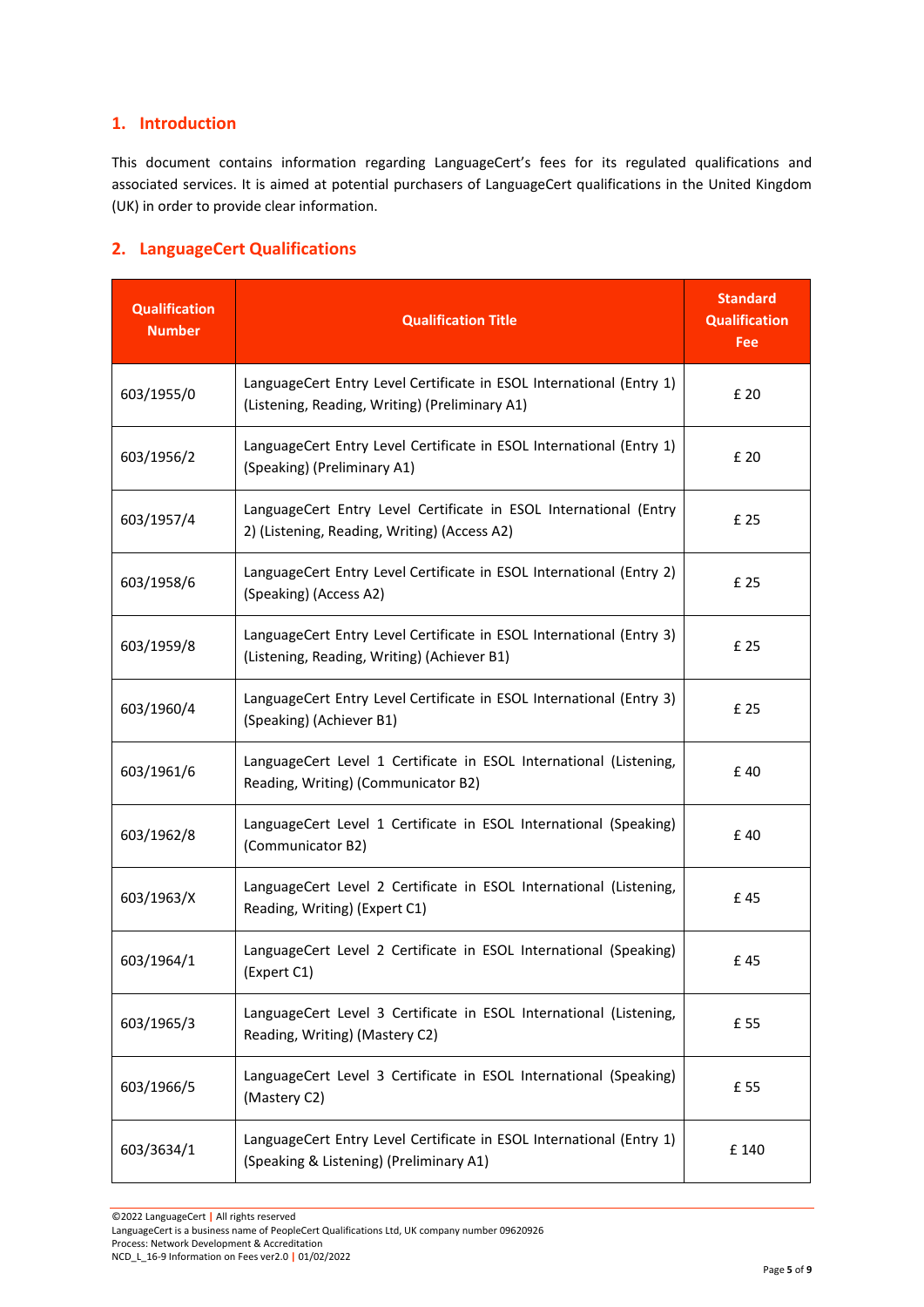| <b>Qualification</b><br><b>Number</b> | <b>Qualification Title</b>                                                                                                                 | <b>Standard</b><br><b>Qualification</b><br>Fee |
|---------------------------------------|--------------------------------------------------------------------------------------------------------------------------------------------|------------------------------------------------|
| 603/3635/3                            | LanguageCert Entry Level Certificate in ESOL International (Entry 2)<br>(Speaking & Listening) (Access A2)                                 | £ 140                                          |
| 603/3636/5                            | LanguageCert Entry Level Certificate in ESOL International (Entry 3)<br>(Speaking & Listening) (Achiever B1)                               | £ 140                                          |
| 603/5296/6                            | LanguageCert Entry Level Certificate in ESOL International (Entry 1)<br>(Listening, Reading) (LanguageCert Test of English A1)             | £ 55                                           |
| 603/5297/8                            | LanguageCert Entry Level Certificate in ESOL International (Entry 2)<br>(Listening, Reading) (LanguageCert Test of English A2)             | £ 55                                           |
| 603/5298/X                            | LanguageCert Entry Level Certificate in ESOL International (Entry 3)<br>(Listening, Reading) (LanguageCert Test of English B1)             | £ 55                                           |
| 603/5299/1                            | LanguageCert Level 1 Certificate in ESOL International (Listening,<br>Reading) (LanguageCert Test of English B2)                           | £ 55                                           |
| 603/5300/4                            | LanguageCert Level 2 Certificate in ESOL International (Listening,<br>Reading) (LanguageCert Test of English C1)                           | £ 55                                           |
| 603/5301/6                            | LanguageCert Level 3 Certificate in ESOL International (Listening,<br>Reading) (LanguageCert Test of English C2)                           | £ 55                                           |
| 603/5515/3                            | LanguageCert Level 3 Certificate in ESOL International (Listening,<br>Reading, Writing) (Mastery C2) (SELT)                                | £ 55                                           |
| 603/7347/7                            | LanguageCert Entry Level Certificate in ESOL International (Entry 1)<br>(Writing) (LanguageCert Test of English A1)                        | £ 35                                           |
| 603/7348/9                            | LanguageCert Entry Level Certificate in ESOL International (Entry 2)<br>(Writing) (LanguageCert Test of English A2)                        | £ 35                                           |
| 603/7349/0                            | LanguageCert Entry Level Certificate in ESOL International (Entry 3)<br>(Writing) (LanguageCert Test of English B1)                        | £ 35                                           |
| 603/7350/7                            | Certificate<br>LanguageCert<br>Level<br>$1 \quad$<br>ESOL<br>International<br>in<br>(Writing)(LanguageCert Test of English B2)             | £ 35                                           |
| 603/7351/9                            | Certificate<br>LanguageCert<br>Level<br>$\overline{2}$<br><b>ESOL</b><br>International<br>in<br>(Writing)(LanguageCert Test of English C1) | £ 35                                           |
| 603/7352/0                            | Certificate<br>LanguageCert<br>Level<br>3<br>ESOL<br>International<br>in<br>(Writing)(LanguageCert Test of English C2)                     | £ 35                                           |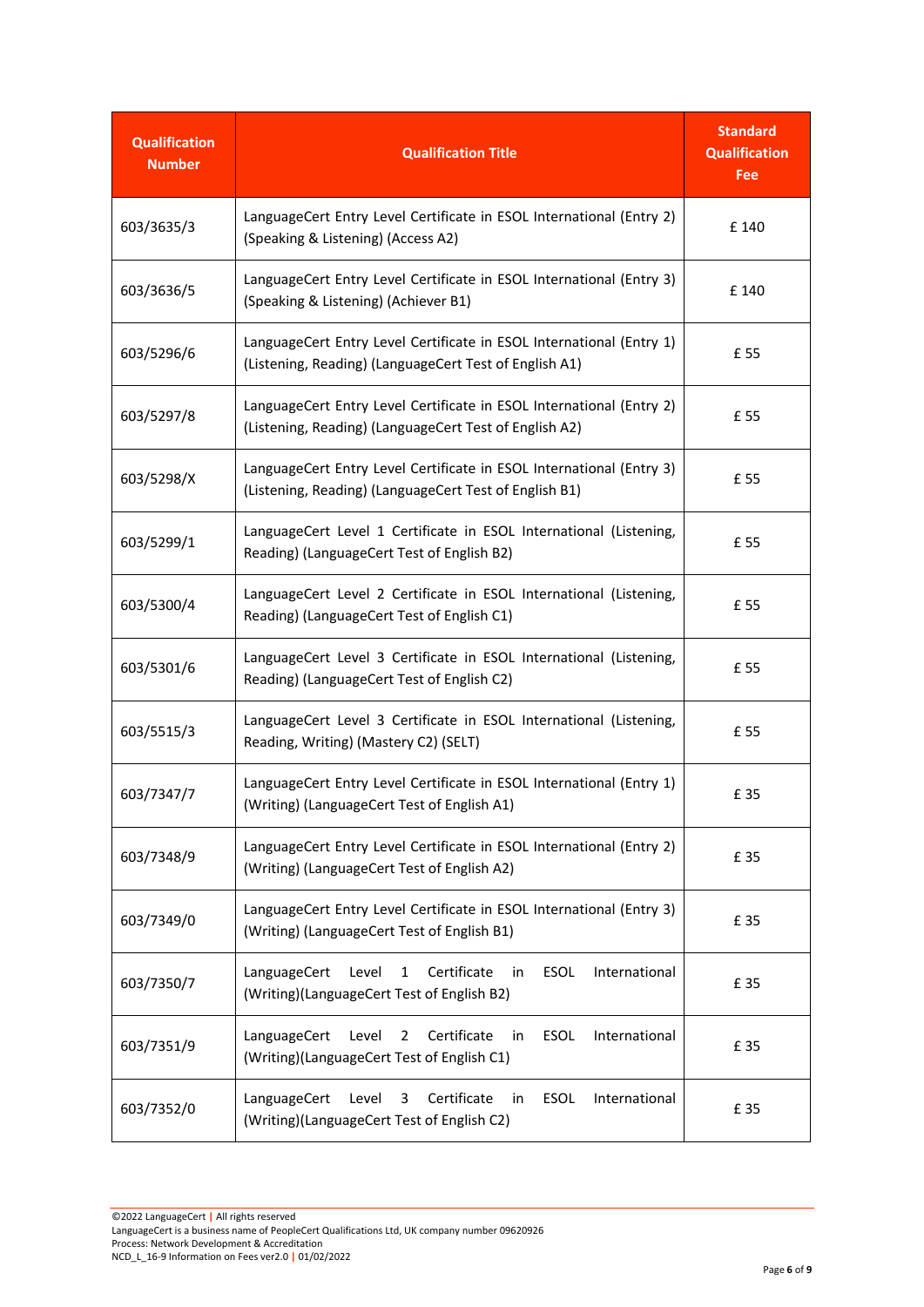# <span id="page-6-0"></span>**3. Partnership Fees\***

| <b>Description</b>                                                        | Fee   |
|---------------------------------------------------------------------------|-------|
| Approved LanguageCert Test Centre fee (per year)                          | £900  |
| LanguageCert Online Examinations Partner fee (per year)                   | £900  |
| LanguageCert SELT Examinations Partner fee (per year)                     | £900  |
| LanguageCert Online Examinations Registration Centre Fee (per year)       | £900  |
| LanguageCert SELT Examinations Registration Centre Fee (per year)         | £900  |
| Additional product license fee (per language family)                      | £ 200 |
| Additional audits, remote or onsite, required in the event of an incident | f 250 |

# <span id="page-6-1"></span>**4. Exam Handling Fees\*\***

| <b>Description</b>                                                          | Fee  |
|-----------------------------------------------------------------------------|------|
| Paper exam material courier delivery (per exam session)                     | £ 24 |
| Paper exam material courier return (per exam session)                       | £ 24 |
| Exam booking by LanguageCert (per exam session)                             | £ 24 |
| Candidate registration by LanguageCert (per exam session)                   | £ 23 |
| Online exam voucher extension (per voucher, per 6-month extension)          | £ 19 |
| Online exam voucher reschedule (per voucher, per reschedule)                | £ 19 |
| SELT exam voucher extension (per voucher, per 6-month extension)            | £15  |
| SELT exam voucher reschedule after the exam start time (per exam)           | £80  |
| Interlocutor training and approval (per Interlocutor & upon centre request) | £184 |
| Take2 Resit option                                                          | £9   |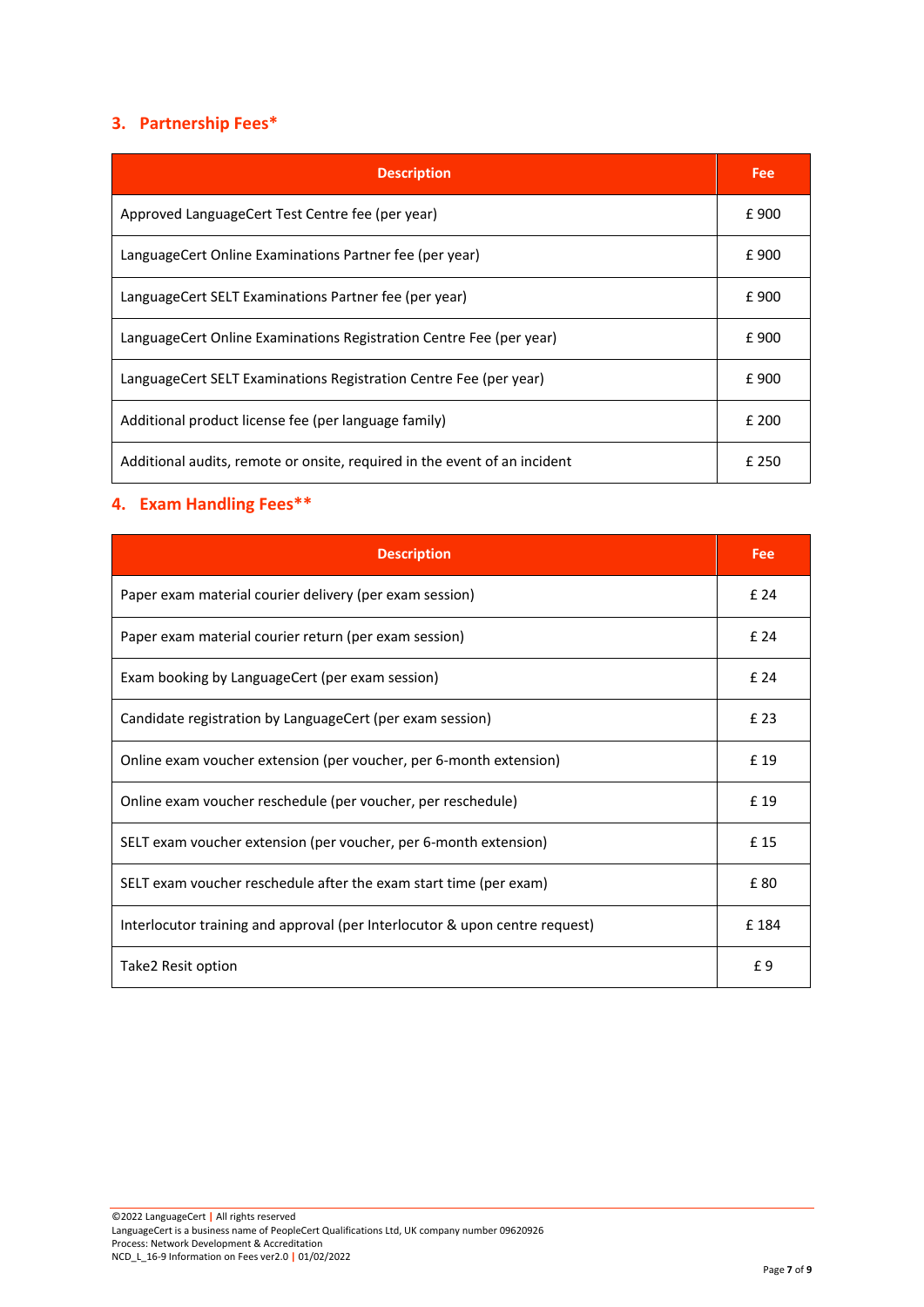## <span id="page-7-0"></span>**5. Certificate Fees\*\***

| <b>Description</b>                                                                                                                        | Fee  |
|-------------------------------------------------------------------------------------------------------------------------------------------|------|
| Hard copy certificate pack land mail dispatch to candidate (per classroom exam certificate,<br>ordered at exam booking, where applicable) | £ 16 |
| Hard copy certificate pack courier shipping & handling (per dispatch)                                                                     | £ 29 |
| Hard copy certificate pack courier shipping & handling to candidate (per certificate)                                                     | f 29 |
| Hard copy certificate reprint (per certificate, ordered after exam results issuing)                                                       | f 34 |

*\*Ofqual Condition of Recognition F1.1d (Mandatory Centre Fees)* 

*\*\* Ofqual Condition of Recognition F1.1c (Associated Learner Fees)*

#### Contact us

For any queries about the contents of the policy, please contact us by using the channels described in the "Contact Us Guide".